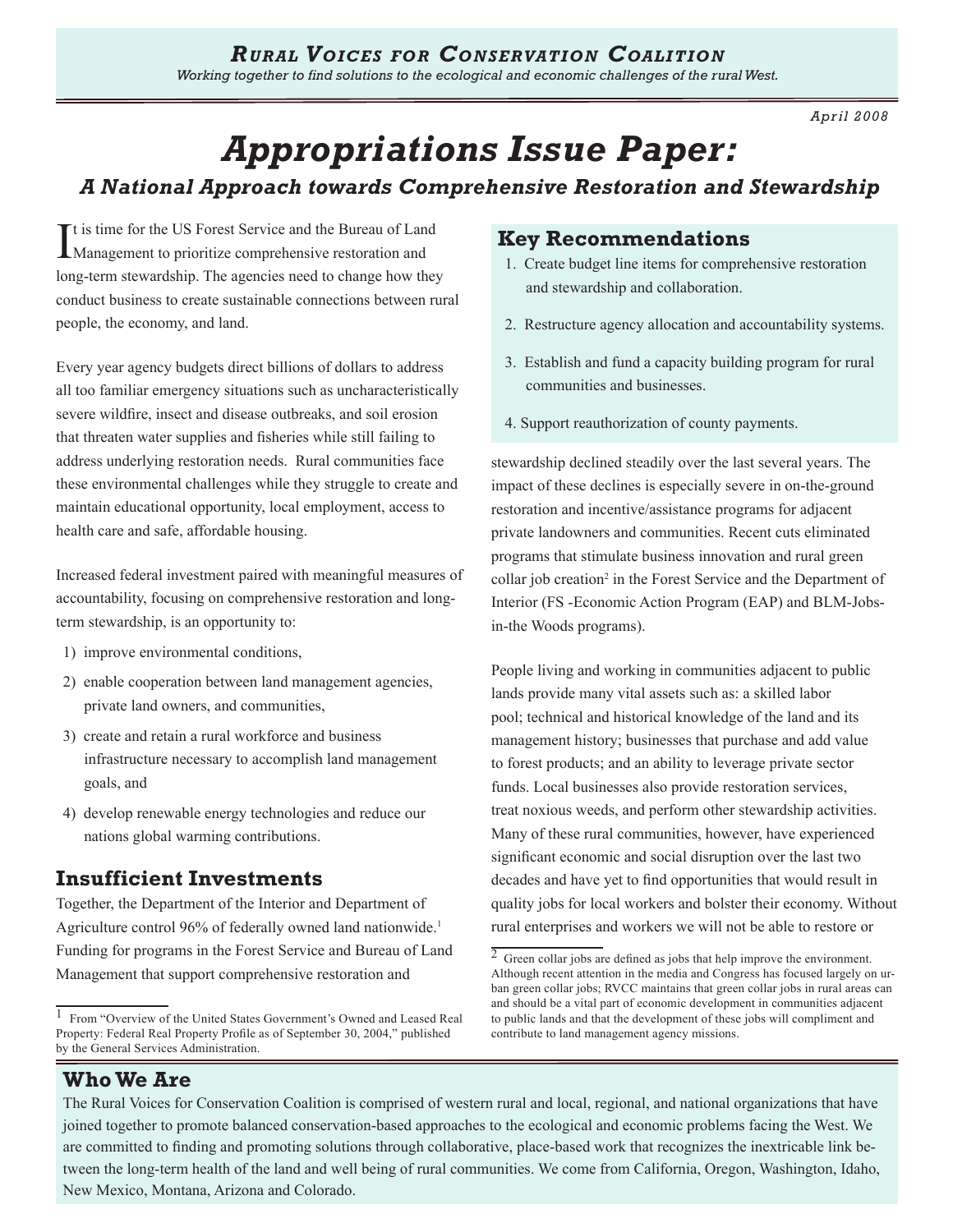steward our public or private lands in an ecologically appropriate or cost effective manner. We need to invest in retaining and building the capacity of rural communities and workers to implement restoration and stewardship activities, as well as build local capacity to utilize material that is removed during these restorative treatments. Along with investments, comprehensive reform of the Forest Service budget structure, allocations and accountability systems are also urgently needed.

# **Current Challenges**

### *I. Outdated Budget Line-Item Systems*

The Forest Service budget has many challenges, including:

- 1) The line-item structure is outdated and stove-pipes activities that should be integrated to achieve landscape scale restoration and stewardship objectives, leading to inefficiencies in administrative procedures and difficulty linking expenditures to outcomes.
- 2) There is a lack of adequate funding, accountability and performance measures for agencies to engage in collaboration and partnership4 (and therefore to leverage private dollars), including funding for collaboration with adjacent private lands, and development and implementation of Community Wildfire Protection Plans.
- 3) There is a lack of direction and adequate funding to conduct project level monitoring and performance measurement.
- 4) The outdated operating structure focuses too narrowly on the timber sale program as the only link between the Forest Service and economic development failing to capture new opportunities provided by restoration and maintenance tasks, value added wood products sourced from small diameter material, bio-fuels and renewable energy, and nontimber forest products.

### *II. Ineffective Allocation and Accountability Structures*

Current allocation processes lack transparent decision-making structures, criteria tied to restoration and stewardship goals, and concentrate too heavily on old target models tied to outputs, such as timber volume. Further, agency budget structures, allocation systems, and performance measures, as well as contracting mechanisms, fail to recognize the interdependence between environmental, economic, and social conditions. Without clear

# **Principles for Effective Change**

RVCC believes there are four core principles that should guide change in the land management agencies. These are:

- 1) Adopt and prioritize landscape scale approaches to restoration and long-term stewardship;
- 2) Invest in and commit to collaboration between diverse stakeholders and land management agencies;
- 3) Focus on long-term environmental, social, and economic outcomes, not just outputs; and
- 4) Build and maintain the capacity of rural communities, workers, and businesses that work on public lands.

commitment, direction, and authority to the agency to design their program of work and budgets to accomplish interdependent goals of healthy forests and healthy communities, our nation will continue to make slow, inefficient progress in taking care of our public lands. Consideration of the agencies' impact on local economies should be integrated into the criteria used to disperse appropriated funds to the field, encouraging them to contribute to the development of a local workforce and enterprises that support comprehensive restoration and stewardship.

### *III. Lack of direct investment in community capacity*

Current Forest Service budgets and programs fail to support people living and working in communities adjacent to public lands in two significant ways: 1) There are insufficient programs or funds available to assist communities in developing their physical, financial, or human capital to perform restoration and stewardship work; and 2) Pressure on the agency to accomplish work at the lowest possible cost shortchanges the quality of work and the safety of workers.

### **Recommendations**

We need a national mandate from Congress and the Administration, together and across party boundaries, to commit funding and realign budget, allocation, and accountability systems for the federal land management agencies to accomplish comprehensive restoration and long-term stewardship. The components of this national mandate are:

### *I. Create effective budget line items*

1) *Establish a Comprehensive Restoration and Long-Term Stewardship line item* within the National Forest System, Forest Service Budget and consolidate funds used to

<sup>&</sup>lt;sup>3</sup> Budget structure concerns discussed here relate only to the USFS. Our investigations indicate that DOI- BLM does not seem to experience the same difficulties in achieving allocations for project level restoration and stewardship.

As required under the Executive Order on Cooperative Conservation and accompanying memorandum, and called for under the Healthy Forest Restoration Act and Stewardship Contracting authorities.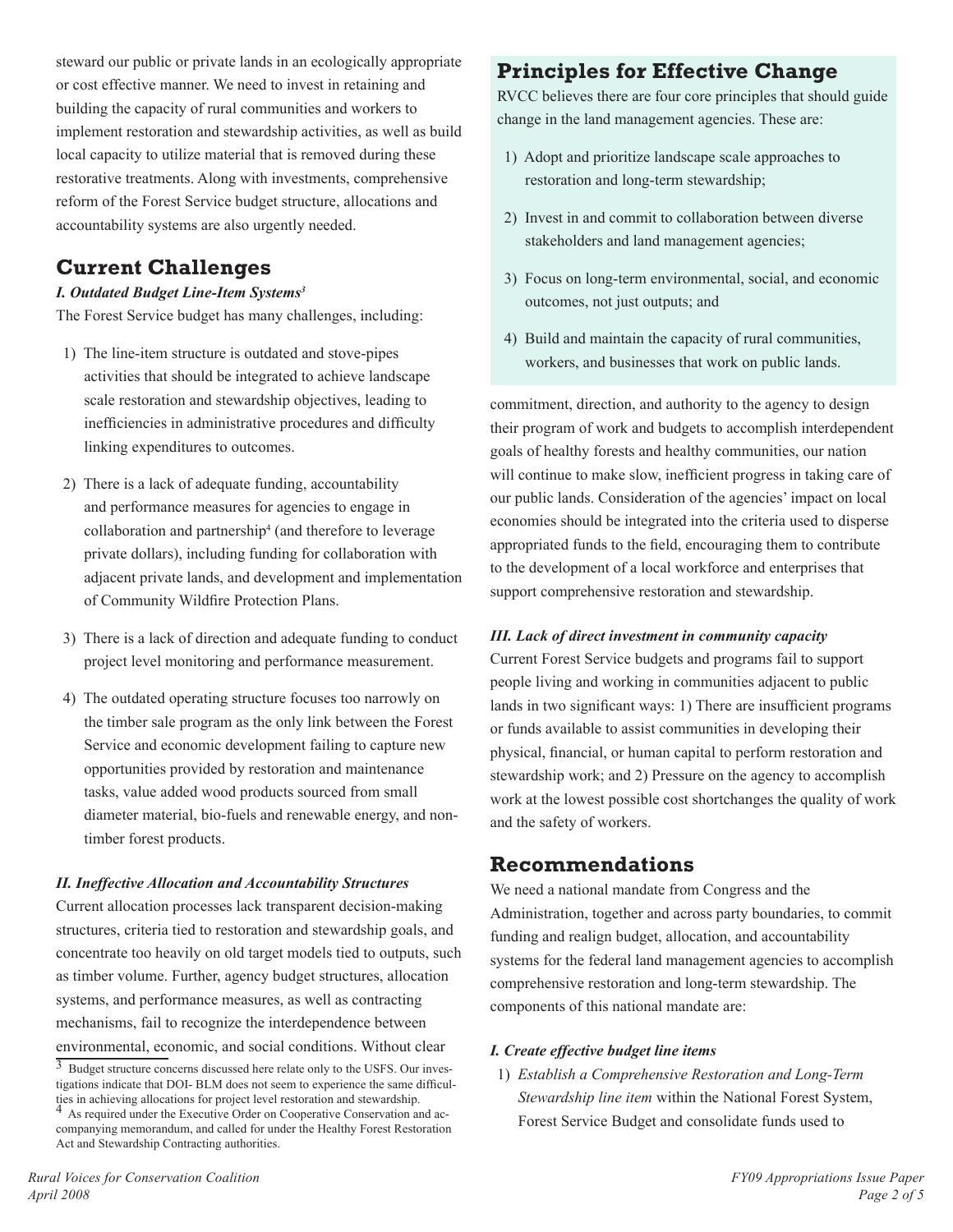accomplish on-the-ground work into this line item. This will provide a clear source of integrated funding focused on comprehensive restoration and long-term stewardship of public lands. This line item should be tied to accountability measures including specific funding for on-the-ground and multiparty monitoring activities (including effectiveness monitoring).

2) *Establish a new Collaboration line item* within the Forest Service and the BLM that would provide clear funding to support both agency involvement in collaboration and non-governmental involvement in participatory planning and community collaboration; including community based hazardous fuels reduction programs and Community Wildfire Protection Plans.

### *II. Restructure allocation and accountability systems* to

monitor integrated, long-term outcomes on the degree to which agencies improve and maintain healthy functioning watershed conditions; contribute to economic systems that support their mission to the maximum extent possible; work collaboratively with rural communities, interest groups, tribes and local and state government, and; monitor the ecological impacts and economic benefits of forest restoration and long-term stewardship projects over time and ensure monitoring contributes to adaptive management approaches.

Congressional guidance and oversight should focus on:

- 1) Establishing consistent allocation criteria at the national and regional levels to guide funding decisions.
- 2) Requiring the agencies to measure and report outcomeoriented measures consistent with the allocation criteria.
- 3) Ensuring availability and maintenance of reliable, publicly accessible datasets to support these measurements.
- 3) Requiring the development of performance measures that measure the effectiveness and benefit of restoration work and assistance provided to low capacity communities.
- 4) Ensuring funding used for allocation system improvements is not diverted from ground-level projects.

*III. Establish and fund a distinct capacity building program*  within the Forest Service and the BLM for technical assistance, grants and loans to support communities and natural resource based-businesses involved in restoration and long-term stewardship.

Now is the time for the Administration and Congress to work together to reinvigorate the land management agencies to enable them to effectively partner to achieve the best ecological conditions on the land and economic outcomes for rural communities, workers, and businesses.

# **Benefits of a Comprehensive Approach**

A commitment to comprehensive restoration and long-term stewardship will:

- make communities and lands more fire and pest-resilient, 1.
- decrease suppression costs, thereby alleviating budget pressures, 2.
- 3. increase economic vitality and self-sufficiency in rural communities,
- contribute to ecosystem service values, such as 4. sequestering carbon dioxide to mitigate the effects of climate change, and
- 5. contribute to new, cleaner energy systems.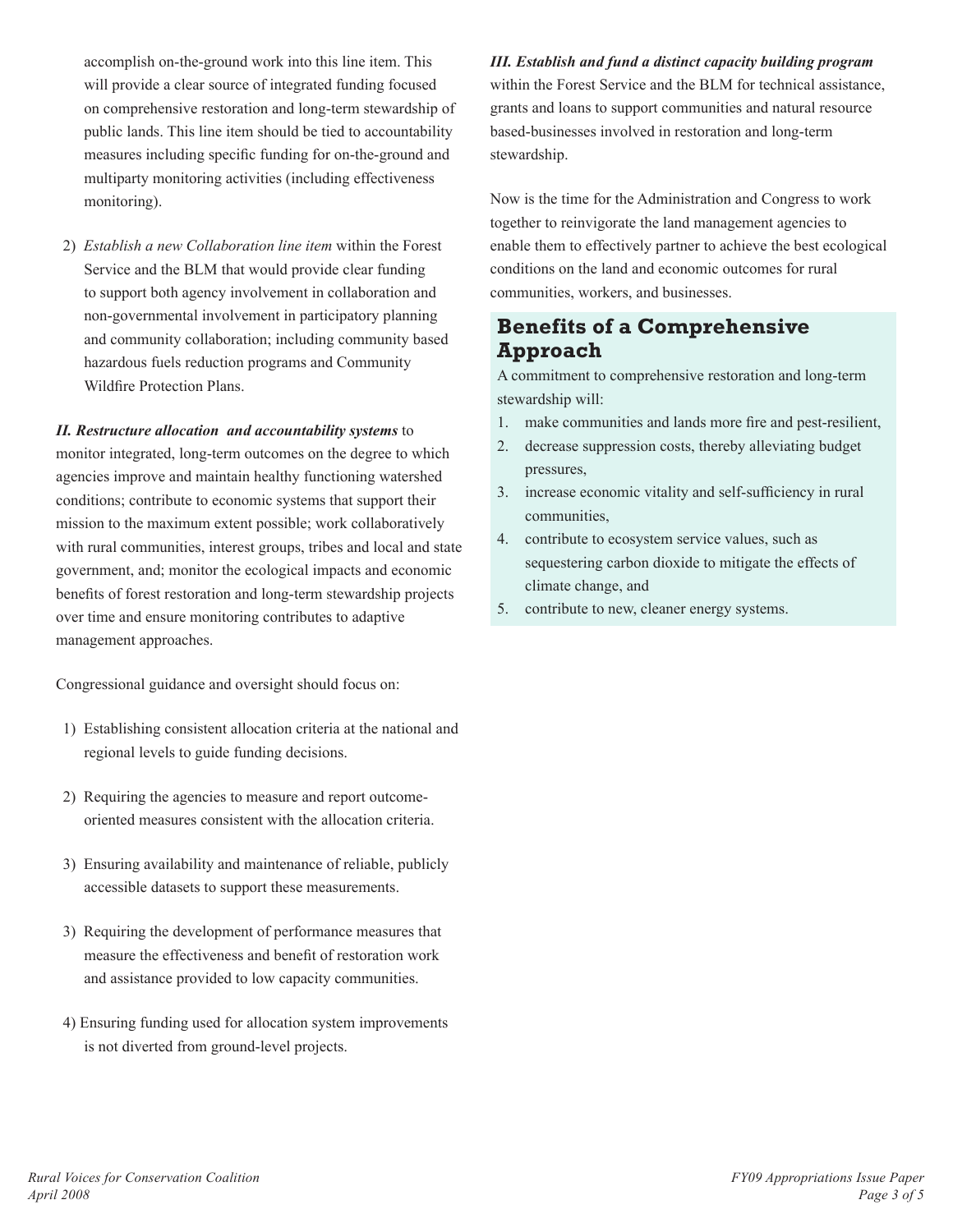# *Land Management Agency Budgets: Fiscal Year 2009 Priorities*

The President's proposed FY2009 Budget<sup>1</sup> lacks a<br>commitment to restore and maintain the health are commitment to restore and maintain the health and function of our nation's forestlands. Investing in comprehensive restoration and long-term stewardship will reduce wildfire suppression costs, stimulate rural economies, and contribute to ecosystem service values such as water system improvements and mitigating the effects of climate change. Across the U.S. public and private lands and neighboring communities, particularly in the West, face serious threats from uncharacteristically severe wildfire and insect and disease outbreaks. These conditions are caused by decades of underinvestment, lack of priorities, short-sighted management decisions, and climate change. The longer these problems stand unaddressed, the more extenuating and costly the problems become. The President's proposed 18% cut in the discretionary budget for the Forest Service, if enacted, will exacerbate these existing problems and increase costs over the long-term.

# **Recommendations:**

- 1) Provide permanent authorization for the Forest Service to provide technical assistance and grants to rural communities for sustainable development purposes. Currently, programs under the National Forest System lack authority to fully partner with nongovernmental stakeholders and private landowners, even when these partnerships strengthen crossboundary restoration efforts, landscape-scale planning and monitoring, and sustainable economic development (only State and Private Forestry programs have these permanent authorities). In lean budgetary times the ability to leverage funds is even more important. This fix requires inserting the words "and grants" in the language in the Interior and Related Agencies Appropriations bill's General Provisions that authorize the agency to provide technical assistance to rural communities. Additionally, the new language (to restrict spending in this section) proposed in the President's FY2009 budget should be rejected.
- 2) Restore funding to critical restoration line items such as Wildlife and Fisheries Management, Vegetation and Watershed Management, and Roads and Trails.

# **Reauthorize County Payments**

We support a long-term solution and permanent authorization for the Secure Rural Schools and Community Self-Determination Act. The payments under this successful program support rural schools and roads, collaborative restoration, and serve as one of the only sources of federal funds for assessment of high-risk communities and implementation of priority hazardous fuels reduction projects on public lands.

The President's '09 budget proposes more than a 25 % cumulative reduction for these line items from 2001 funding levels<sup>2</sup>. These line items address the current ecological crises on public lands. Integrated, long-term restoration and stewardship will reduce wildland fire suppression and insect and disease emergency costs by addressing the forest health issues that drive escalating costs.

- 3) Invest in Community Fire Assistance. The President's FY'09 budget cuts community fire assistance programs (in both the FS and DOI budgets) by 39% from 2001 funding levels<sup>3</sup> and proposes to eliminate language authorizing the use of Hazardous Fuels money on non-federal lands to restore landscapes and protect communities at risk. The federal government must continue to support communities in preparing and planning for wildland fire by taking the following actions:
	- A. Restore funding to Community Fire Assistance Programs. Community fire assistance programs help communities prepare for and reduce risk from wildfires through the collaborative development and implementation of community wildfire protection plans and programs such as Firewise that educate homeowners about making their property more resistant to fires, as well as provide training and equipment for local firefighters.

 $1$  This paper addresses the Forest Service budget generally, and particular aspects of the DOI – BLM budget.

<sup>2</sup> Adjusted for inflation using 2008 Consumer Price Index estimates. FY2001 is used for comparative purposes for two reasons 1) it is the first year many of these line-items were established, thus making earlier trending difficult/impossible and 2) it is the first year of National Fire Plan implementation.<br> $\frac{3}{4}$  Adinated for inflation

Adjusted for inflation using 2008 Consumer Price Index estimates.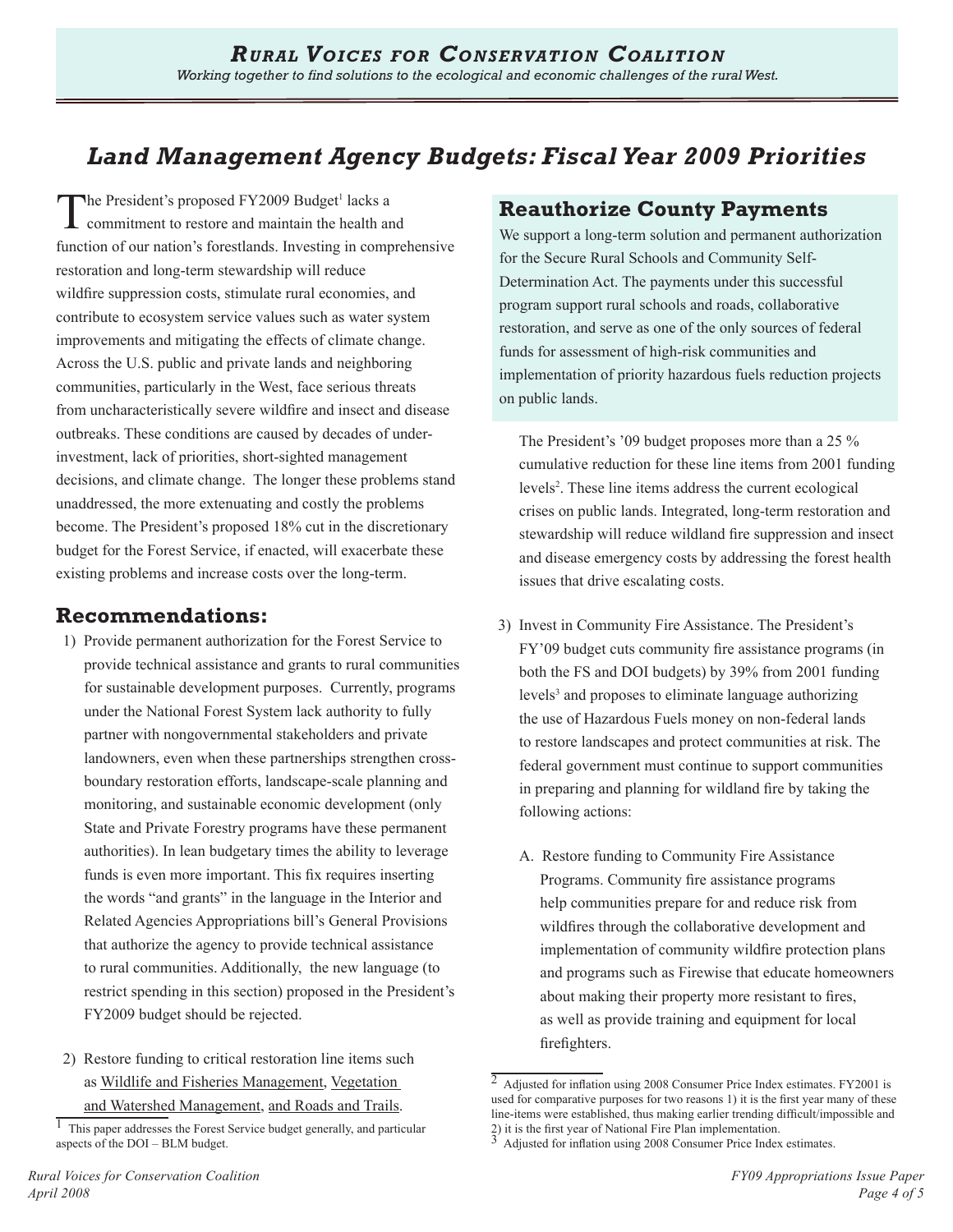- B. Restore authorization of the use Hazardous Fuels money on non-federal lands to protect communities. In the President's FY2009 Budget for the USDA Forest Service the \$15 million authorized for these purposes has been recommended for elimination; Congress should reject this proposal and retain this authorization.
- 4) Implement a solution to the mandated increase in wildfire suppression costs to eliminate impacts on the rest of the FS budget. Create a separate (or "partitioned") flexible suppression spending account for unanticipated large fire events for both the Forest Service and DOI. The partition should be based on large fires that escape initial attack - the true cost-driver of suppression expenditures. Even with this partitioned account, the agencies' normal suppression budgets must remain robust, reflecting current suppression needs for the remainder of fires that are not "large events" and funds must be redistributed back into those agency programs that have been reduced severely because of increasing suppression costs. Funding for the partitioned account must not come out of current depleted agency budgets, so it should be designated as "emergency" funding. The partitioned account must be closely tied to appropriate sideboards, cost containment controls, line officer incentives and yearly Congressional reporting to ensure that the agencies continue momentum to streamline costs and better manage fire.

# **For More Information**

Maia Enzer Sustainable Northwest 503-221-6911 menzer@sustainablenorthwest.org

Wendy Gerlitz Sustainable Northwest 503-449-0009 wgerlitz@nnfp.org

Kathy Lynn Resource Innovations 541-346-0687 kathy@uoregon.edu

Learn more about the Rural Voices for Conservation Coalition: 503-221-6911  $is\sec(\theta)$  sustainablenorthwest.org www.sustainablenorthwest.org/rvcc

# **Coalition Partners**

# *Arizona*

Forest Energy Corporation

### *California*

Alliance of Forest Workers and Harvesters Jefferson State Forest Products, LLC Sierra Forest Legacy Watershed Research and Training Center

### *Colorado*

Community Energy Systems, LLC

### *Montana*

Flathead Economic Policy Center Northwest Connections Swan Ecosystem Center Vander Meer's Wildland Conservation Services Watershed Consulting, LLC Wildlands CPR

### *New Mexico*

Center for Biological Diversity Forest Guild Gila WoodNet Restoration Technologies, LLC Santa Clara Woodworks SBS Wood Shavings

### *Oregon*

Applegate Partnership Central Oregon Intergovernmental Council Community Smallwood Solutions, LLC Ecosystem Workforce Program Grant County Judge and Commissioners Hells Canyon Preservation Council Institute for Culture and Ecology Klamath-Siskiyou Wildlands Center Lake County Resources Initiative Lomakatsi Restoration Project Oregon Trout Resource Innovations Siuslaw Institute, Inc. Sustainable Northwest Upstream 21 Wallowa Resources

### *Idaho* Framing Our Community Salmon Valley Stewardship

### *Washington*

Community Forestry Resources Conservation Northwest Gifford Pinchot Task Force Mt. Adams Resource Stewards Northeast Washington Forestry Coalition OCD/Methow Forest Resources Pinchot Partners ShoreBank Enterprise Cascadia

*Washington, D.C.* American Forests The Wilderness Society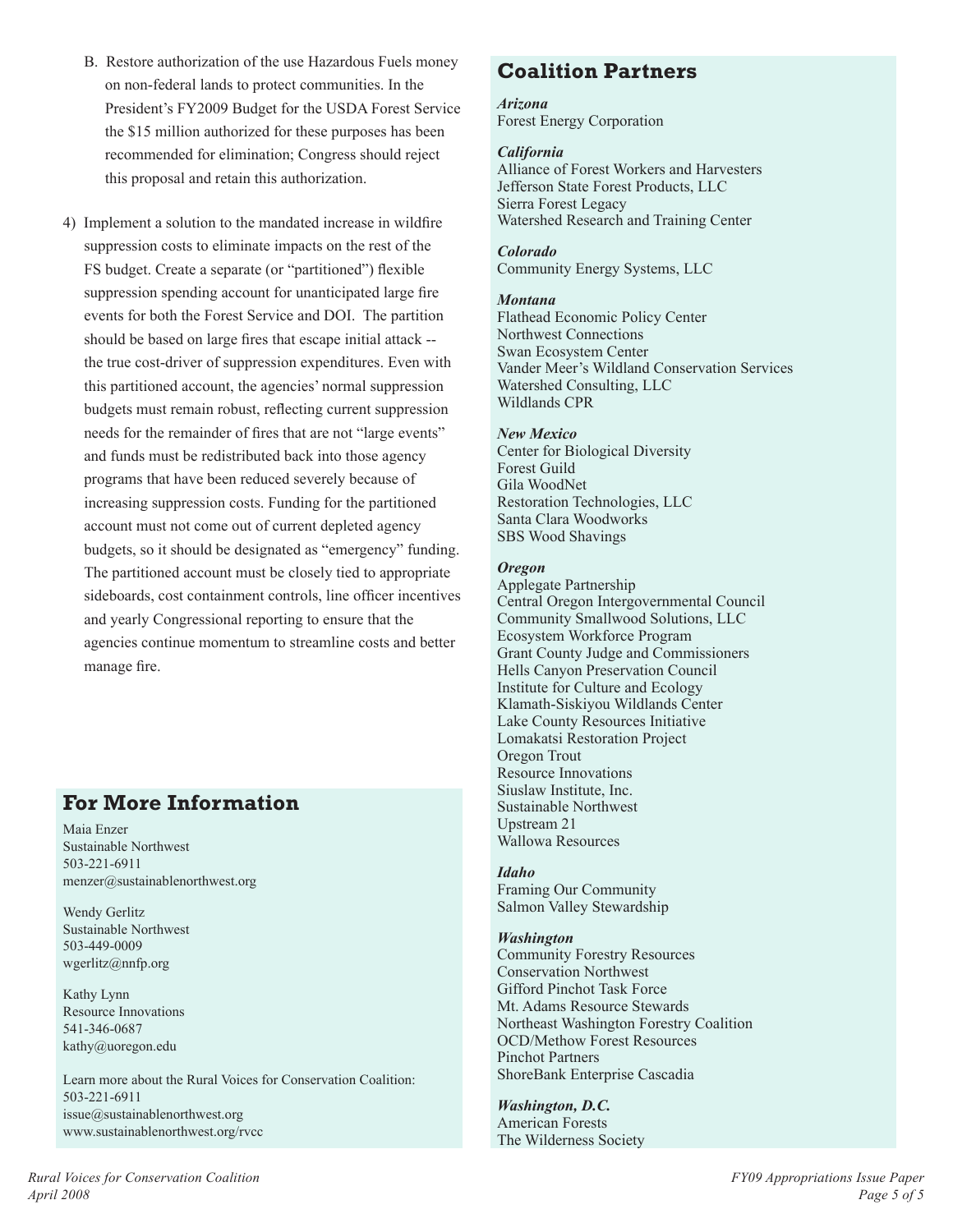|                                                       | (millions of dollars)<br><b>Appendix 1: Appropriati</b> | ons Recommendations Summmary Table |                                      |                                                             |
|-------------------------------------------------------|---------------------------------------------------------|------------------------------------|--------------------------------------|-------------------------------------------------------------|
| <b>Budget Area</b>                                    | Line Item<br><b>Expanded Budget</b>                     | FY08 Enacted                       | President's<br><b>Budget</b><br>FY09 | <b>REQUEST</b><br>FY09 CBF                                  |
| U.S. DEPARTMENT OF AGRICULTURE - FOREST SERVICE       |                                                         |                                    |                                      |                                                             |
| State and Private Forestry                            | Federal Lands                                           | \$54.1                             | \$45                                 | $(+11.8)$<br>\$56.8                                         |
| (Forest Health Management)                            | Cooperative Lands                                       | \$44.5                             | \$10                                 | $$46.7 (+36.7)$                                             |
| State and Private Forestry                            | State Fire Assistance                                   | \$32.6                             | \$25                                 | $$34.2 (+9.2)$                                              |
| (Cooperative Fire Protection)                         | Volunteer Fire Assistance                               | \$5.9                              | 53                                   | $$6.2(+1.2)$                                                |
|                                                       | Forest Stewardship                                      | \$29.5                             | \$5                                  | $(+26)$<br>\$31                                             |
| (Cooperative Forestry)<br>State and Private Forestry  | Economic Action Programs                                | \$4.2                              | $\circ$                              | $(0t+)$ 0 + 3                                               |
|                                                       | Collaboration and Multiparty Monitoring <sup>2</sup>    |                                    |                                      | $(+20)$<br>\$20                                             |
|                                                       | Recreation, Wilderness and Heritage                     | \$262.6                            | \$237                                | $$275.7 (+ 38.7)$                                           |
| National Forest System                                | Wildlife & Fisheries Habitat Mgt                        | \$132.4                            | \$117.6                              | $(+21.4)$<br>\$139                                          |
|                                                       | tio<br>Vegetation & Watershed M                         | \$177.4                            | \$165.3                              | $$186.3 (+21)$                                              |
|                                                       | Hazardous Fuels                                         | \$301.1                            | \$297                                | $$316.2 (+19.2)$                                            |
| Wildland Fire Management                              | Rehabilitation & Restoration                            | \$10.8                             | $\Im$                                | $$11.3 (+11.3)$                                             |
|                                                       | Forest Health Mgt - Federal Lands                       | \$14                               | <b>ن</b><br>$$14$ .                  | $\widehat{\mathbb{L}}$<br>\$14.3                            |
| Wildland Fire Management                              | Lands<br>Forest Health Mgt - Coop                       | \$9.9                              | \$10                                 | $$10 (=)$                                                   |
| (State & Private Forestry)                            | State Fire Assistance                                   | \$48                               | \$35                                 | $$50.4 (+15.4)$                                             |
|                                                       | Volunteer Fire Assistance                               | 6.19                               | $\$8$                                | $\widehat{=}$<br>\$8                                        |
|                                                       | Roads                                                   | \$227.9                            | \$227                                | $$239.3 (+12.3)$                                            |
| Capital Improvement & Maintenance                     | Trails                                                  | \$76.4                             | \$50                                 | $$80.2 (+30.2)$                                             |
| Permanent Appropriations                              | <b>SCS Payments to States</b>                           | \$428.1                            | \$88.1                               | $$481.1 (+340)$                                             |
| Rural Voices for Conservation Coalition<br>April 2008 |                                                         |                                    |                                      | Page i of vi<br>Appendices: FY09 Appropriations Issue Paper |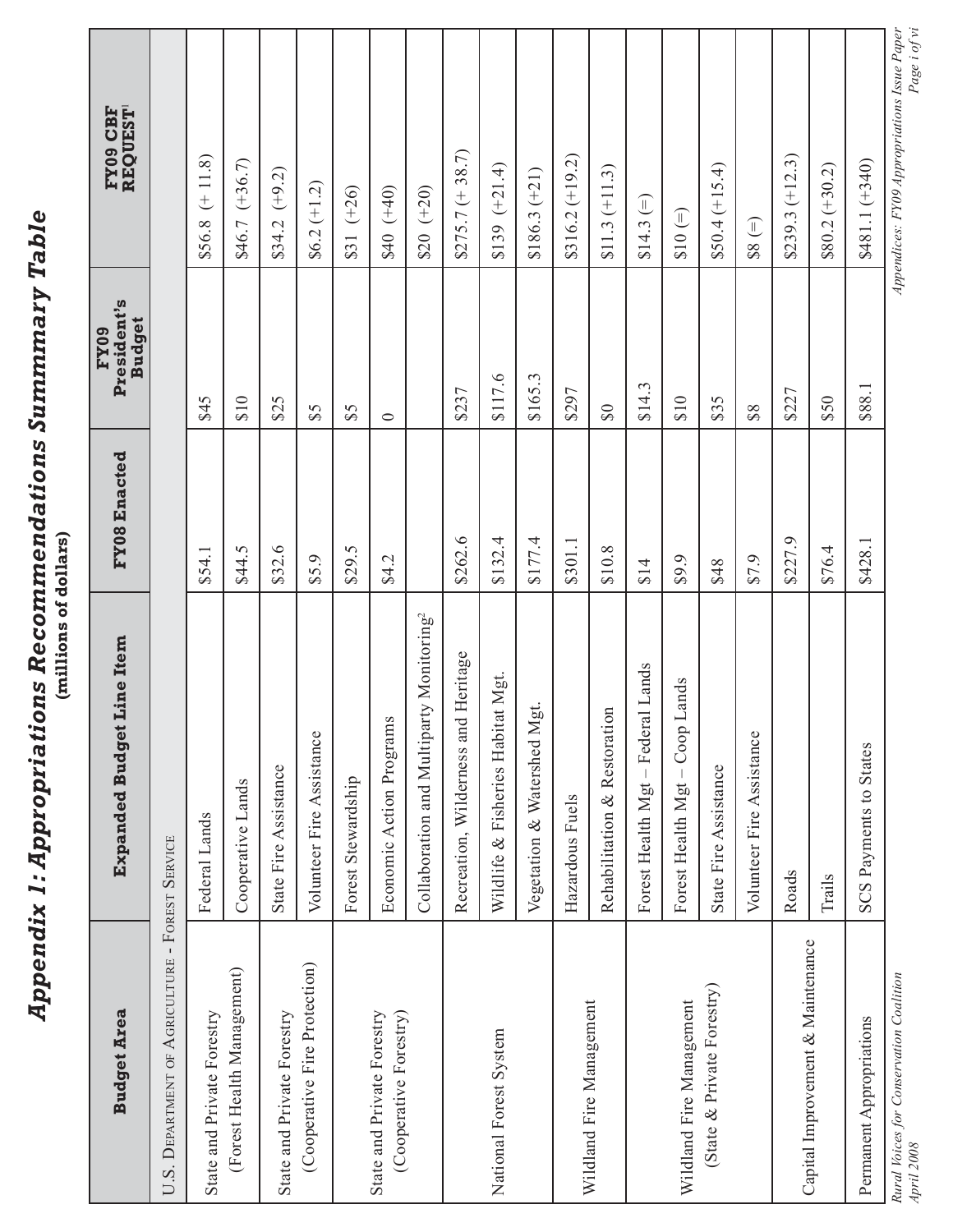| <b>Budget Area</b>                                           | Line Item<br><b>Expanded Budget</b>                                     | FY08 Enacted | President's<br><b>Budget</b><br>FY09 | <b>REQUEST</b><br>FY09 CBF |
|--------------------------------------------------------------|-------------------------------------------------------------------------|--------------|--------------------------------------|----------------------------|
|                                                              | U.S. DEPARTMENT OF AGRICULTURE - NATURAL RESOURCES CONSERVATION SERVICE |              |                                      |                            |
| Resource Conservation & Develop.                             |                                                                         | \$51         | $\Im$                                | $$51 (+51)$                |
|                                                              | Program<br>Envirn. Quality Incentives                                   | \$1000       | \$1050                               | $(=)$ 050 (50              |
|                                                              | Wetland Reserve Program                                                 | \$455        | \$181                                | $(297)$ 8478               |
| Farm Bill                                                    | Program<br>Wildlife Habitat Incentives                                  | \$85         | $\sum_{i=1}^{n}$                     | \$89.3 (NA)                |
|                                                              | Farm & Ranch Land Protection Program                                    | \$73         | \$97                                 | $(=) 168$                  |
| . DEPARTMENT OF INTERIOR - BUREAU OF LAND MANAGEMENT<br>U.S. |                                                                         |              |                                      |                            |
|                                                              | Hazardous Fuels Reduction                                               | \$199.6      | \$202.8                              | $$209.6 (+6.8)$            |
| Wildland Fire Management <sup>4</sup>                        | Rural Fire Assistance                                                   | \$5.9        | $\infty$                             | $$6.2(+6.2)$               |
|                                                              | Burned Area Rehabilitation                                              | \$24.2       | \$24.3                               | $$25.4 (+1.1)$             |
|                                                              | Riparian Management                                                     | \$22.9       | \$22.7                               | $$24 (+1.3)$               |
|                                                              | Wildlife Management                                                     | \$30.7       | \$31.4                               | $$32.2 (+0.8)$             |
| Management of Land & Resources                               | Fisheries Management                                                    | \$13.6       | \$12.3                               | $$14.3 (+2)$               |
|                                                              | Planning<br>Resource Management &                                       | \$47.5       | \$43.4                               | $$49.9 (+6.5)$             |
|                                                              | Challenge Cost Share Program                                            | \$9.3        | \$9.2                                | $$9.2 (=)$                 |
| Healthy Lands Initiative                                     |                                                                         | \$4.9        | \$14.9                               | $$14.9 (=)$                |
| U.S. DEPARTMENT OF INTERIOR - FISH AND WILDLIFE SERVICE      |                                                                         |              |                                      |                            |
| Resource Management                                          | ent Program<br>Fish & Wildlife Managem                                  | \$100.9      | \$97.2                               | $$100.9 (+13.7)$           |
| State & Tribal Wildlife Grants                               |                                                                         | \$73.8       | \$73.8                               | $$77.5 (+3.7)$             |
|                                                              |                                                                         |              |                                      |                            |

<sup>1</sup> This column represents the appropriations recommendations of RVCC, with changes from the President's FY09 budget in parenthesis. 1 This column represents the appropriations recommendations of RVCC, with changes from the President's FY09 budget in parenthesis.

 $^2$  New (proposed) budget line item. 2 New (proposed) budget line item.

<sup>3</sup> Conservation activities that were in the 2002 Farm Bill, which expires at the end of fiscal year 2007, are subject to re-authorization in the 2007 Farm Bill. The 2008 budget includes \$157 million as a<br>placeholder for t <sup>3</sup> Conservation activities that were in the 2002 Farm Bill, which expires at the end of fiscal year 2007, are subject to re-authorization in the 2007 Farm Bill. The 2008 budget includes \$157 million as a placeholder for these activities in the new Farm Bill. No amount specified for this line item.

<sup>4</sup> In FY09 the Wildland Fire Management budget is moved to the Office of the Secretary of Interior, Department-wide programs 4 In FY09 the Wildland Fire Management budget is moved to the Office of the Secretary of Interior, Department-wide programs.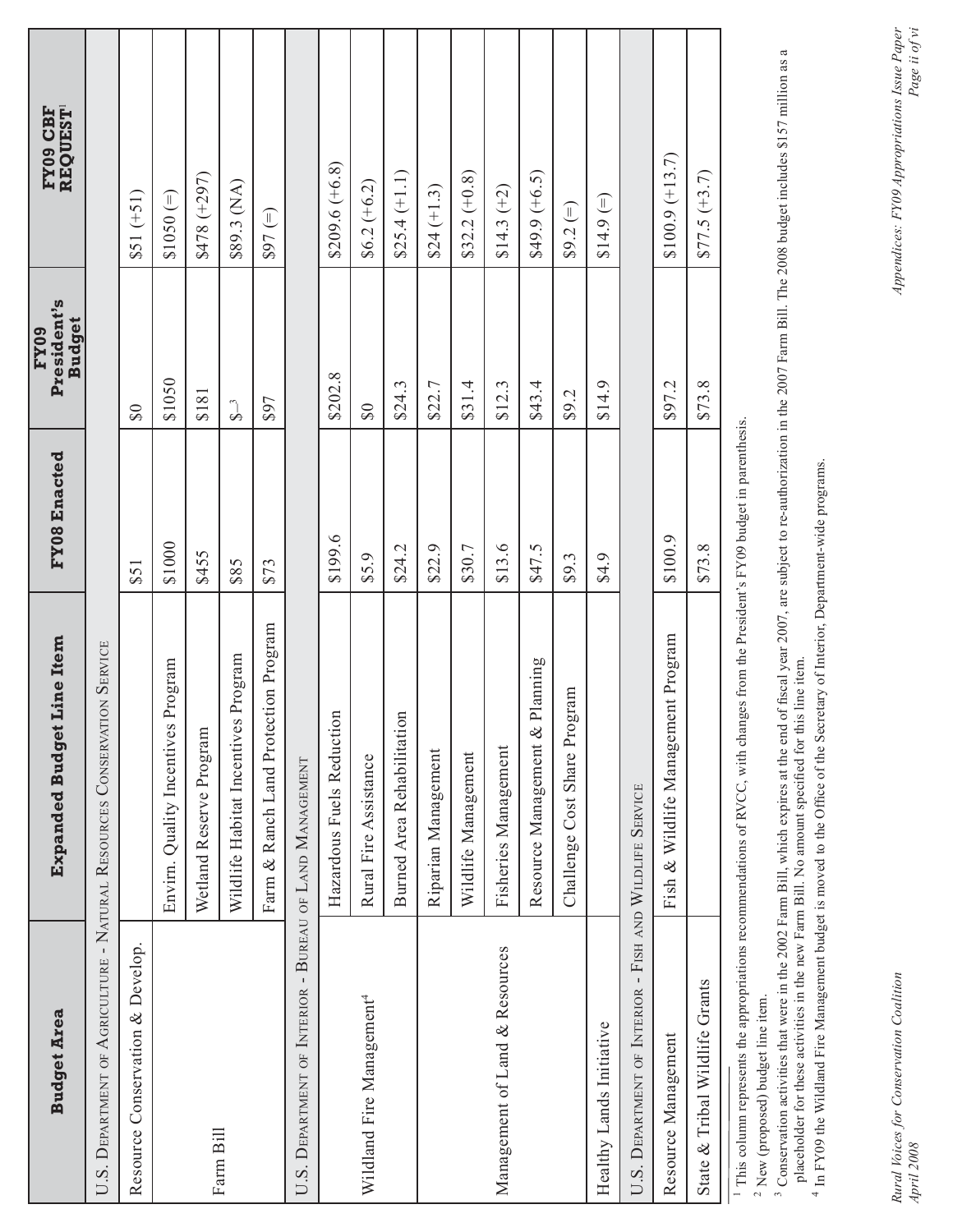Appendix 2: Linking Restoration Funding and Performance Measures *Appendix 2: Linking Restoration Funding and Performance Measures*

| <b>RVCC Goals</b>                                                                                                                         | <b>Service Strategic</b><br>Plan Goals and<br><b>Related Forest</b><br>Objectives | Line Item | % Change<br>in FY09<br><b>Budget</b><br>Pres. | Performance<br>Measures <sup>4</sup><br>Existing                                                                  | Potential Performance Measures                                                                                                                                                                                                                                                                  |
|-------------------------------------------------------------------------------------------------------------------------------------------|-----------------------------------------------------------------------------------|-----------|-----------------------------------------------|-------------------------------------------------------------------------------------------------------------------|-------------------------------------------------------------------------------------------------------------------------------------------------------------------------------------------------------------------------------------------------------------------------------------------------|
| Increase collaboration among<br>public land communities and<br>Objective: Increase working<br>federal agencies.<br>Goal 1                 | forests and grasslands<br>enhance the Nation's<br>Restore, sustain, and<br>Goal 1 |           |                                               | 1.3.a % of acres treated<br>CWPPs or equivalent<br>been identified in the<br>in the WUI that have<br>plans (FSSP) | the Forest Service and BLM based on the priorities in<br>adjacent non-federal lands) implemented annually by<br>a community-based collaborative plan as compared<br>to the total number of projects implemented by the<br>Number of restoration projects (on Federal and<br>forest or district. |
| relationships and accomplishments<br>between agencies and public lands<br>communities through effective<br>collaboration so that both can |                                                                                   |           |                                               |                                                                                                                   | percent completed through a collaborative process.<br>Number of restoration projects completed and                                                                                                                                                                                              |
| or maintaining forest and watershed<br>actively participate in restoring and/<br>condition across ownership<br>boundaries                 |                                                                                   |           |                                               |                                                                                                                   | rural community needs" as defined by the local<br>Number and percentage of projects that "met<br>collaborative group.                                                                                                                                                                           |
|                                                                                                                                           |                                                                                   |           |                                               |                                                                                                                   | Percent of community based wildfire and restoration<br>projects implemented on federal and adjacent non-<br>plans that result in funding for implementation or<br>federal lands.                                                                                                                |
|                                                                                                                                           |                                                                                   |           |                                               |                                                                                                                   | restoration or wildfire protection projects contained<br>kind contributions used to implement collaborative<br>Amount of federal and non-federal funds and in-<br>in community-based plans.                                                                                                     |
|                                                                                                                                           |                                                                                   |           |                                               |                                                                                                                   | personnel working collaboratively with communities.<br>Number and percent of commendations for agency                                                                                                                                                                                           |
|                                                                                                                                           |                                                                                   |           |                                               |                                                                                                                   | collaborative/partnership work who are promoted in<br>Percentage of agency personnel involved in<br>place.                                                                                                                                                                                      |

 $^4$  Existing measures from FS Strategic Plan (FSSP) and PART 4 Existing measures from FS Strategic Plan (FSSP) and PART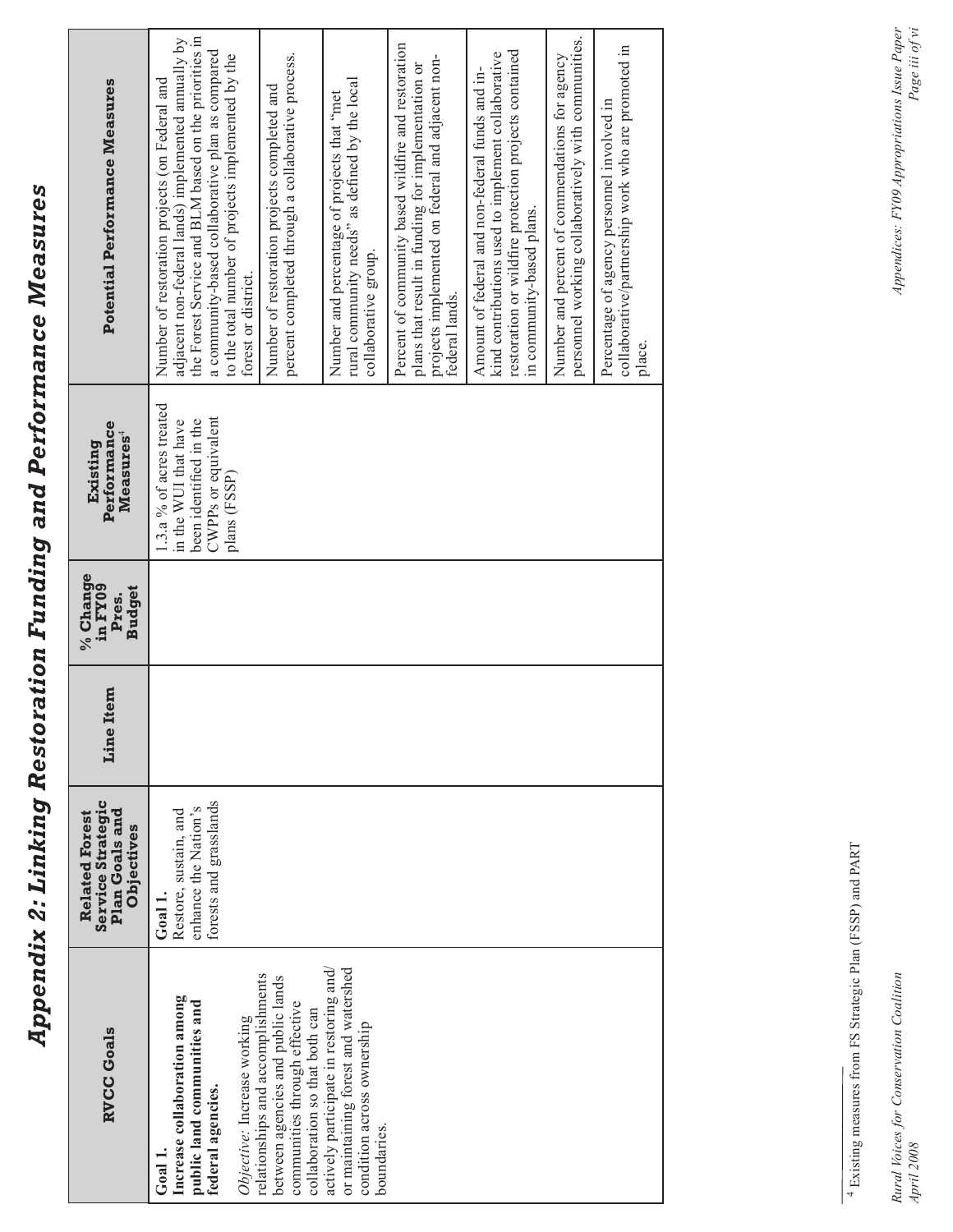| Potential Performance Measure                                                     | Amount of small diameter material, including<br>biomass, and value-added products processed locally<br>(as percent of total amount).                                                                                     | communities for development of biomass utilization<br>technical assistance, grants, etc.) in public lands<br>Dollars invested (infrastructure investments,<br>and local energy projects. | Number of jobs/businesses created or supported<br>Number of processing facilities utilizing wood<br>utilizing forest products.<br>products. | these criteria are equal or more important than prices<br>Percentage of service and stewardship contracts that<br>included non-monetary best value criteria and that | collaboratively reviewed by the Department of Labor<br>Number and percentage of contracts that were<br>and Forest Service for labor law compliance. | Percentage of service and stewardship contracts that<br>are awarded to local communities. | Number and percentage of contracts awarded to local<br>contractors and/or subcontractors | and the number of high-skill, high wage jobs created<br>% increase in the number of local contracts awarded<br>and retained. | percent of those communities that are low capacity.<br>Percent of NFS/SPF budget spent on financial and<br>technical assistance to public lands communities, | Number and amount of business or community<br>support grants awarded; percent of those<br>communities that are low capacity. | Number and percent of projects that included<br>structured training of workers. |
|-----------------------------------------------------------------------------------|--------------------------------------------------------------------------------------------------------------------------------------------------------------------------------------------------------------------------|------------------------------------------------------------------------------------------------------------------------------------------------------------------------------------------|---------------------------------------------------------------------------------------------------------------------------------------------|----------------------------------------------------------------------------------------------------------------------------------------------------------------------|-----------------------------------------------------------------------------------------------------------------------------------------------------|-------------------------------------------------------------------------------------------|------------------------------------------------------------------------------------------|------------------------------------------------------------------------------------------------------------------------------|--------------------------------------------------------------------------------------------------------------------------------------------------------------|------------------------------------------------------------------------------------------------------------------------------|---------------------------------------------------------------------------------|
| (FSSP) PM and PART<br>FS Strategic Plan<br>Measures                               | and/or volume of woody<br>biomass from haz fuels<br>fiber provided annually<br>2.1.a Amount of wood<br>$2.1.b$ # of green tons<br>(FSSP)<br>(FSSP)                                                                       |                                                                                                                                                                                          |                                                                                                                                             |                                                                                                                                                                      |                                                                                                                                                     |                                                                                           |                                                                                          |                                                                                                                              |                                                                                                                                                              |                                                                                                                              |                                                                                 |
| % Change<br>in FY09<br><b>Budget</b><br>Pres.                                     | $(S5$ million $)$<br>$\parallel$                                                                                                                                                                                         |                                                                                                                                                                                          |                                                                                                                                             |                                                                                                                                                                      |                                                                                                                                                     |                                                                                           |                                                                                          |                                                                                                                              |                                                                                                                                                              |                                                                                                                              |                                                                                 |
| Item<br>Line                                                                      | Wildland Fire<br>Managment<br>Haz Fuels<br>- Biomass<br>language                                                                                                                                                         |                                                                                                                                                                                          |                                                                                                                                             |                                                                                                                                                                      |                                                                                                                                                     |                                                                                           |                                                                                          |                                                                                                                              |                                                                                                                                                              |                                                                                                                              |                                                                                 |
| <b>Service Strategic</b><br>Plan Goals and<br><b>Related Forest</b><br>Objectives | Sustain Benefits to the<br>sustain, and enhance<br>Goal 2. Provide and<br>the Nation's forests<br>American People<br>Goal 1. Restore,<br>and grasslands                                                                  | time that is consistent<br>forest products over<br>Obj. 2.1 Provide a<br>reliable supply of                                                                                              | desired conditions on<br>NFS lands and helps<br>maintain or create<br>with achieving                                                        | and infrastructure in<br>processing capacity<br>local communities.                                                                                                   |                                                                                                                                                     |                                                                                           |                                                                                          |                                                                                                                              |                                                                                                                                                              |                                                                                                                              |                                                                                 |
| <b>RVCC Goals</b>                                                                 | communities, including strong, local<br>healthy economies in public lands<br>natural resource-based businesses<br>Build and maintain capacity in<br>Objective: Build and maintain<br>public lands communities.<br>Goal 2 | with a reliable/consistent supply of<br>work and forest goods/services                                                                                                                   |                                                                                                                                             |                                                                                                                                                                      |                                                                                                                                                     |                                                                                           |                                                                                          |                                                                                                                              |                                                                                                                                                              |                                                                                                                              |                                                                                 |

*Page iv of vi*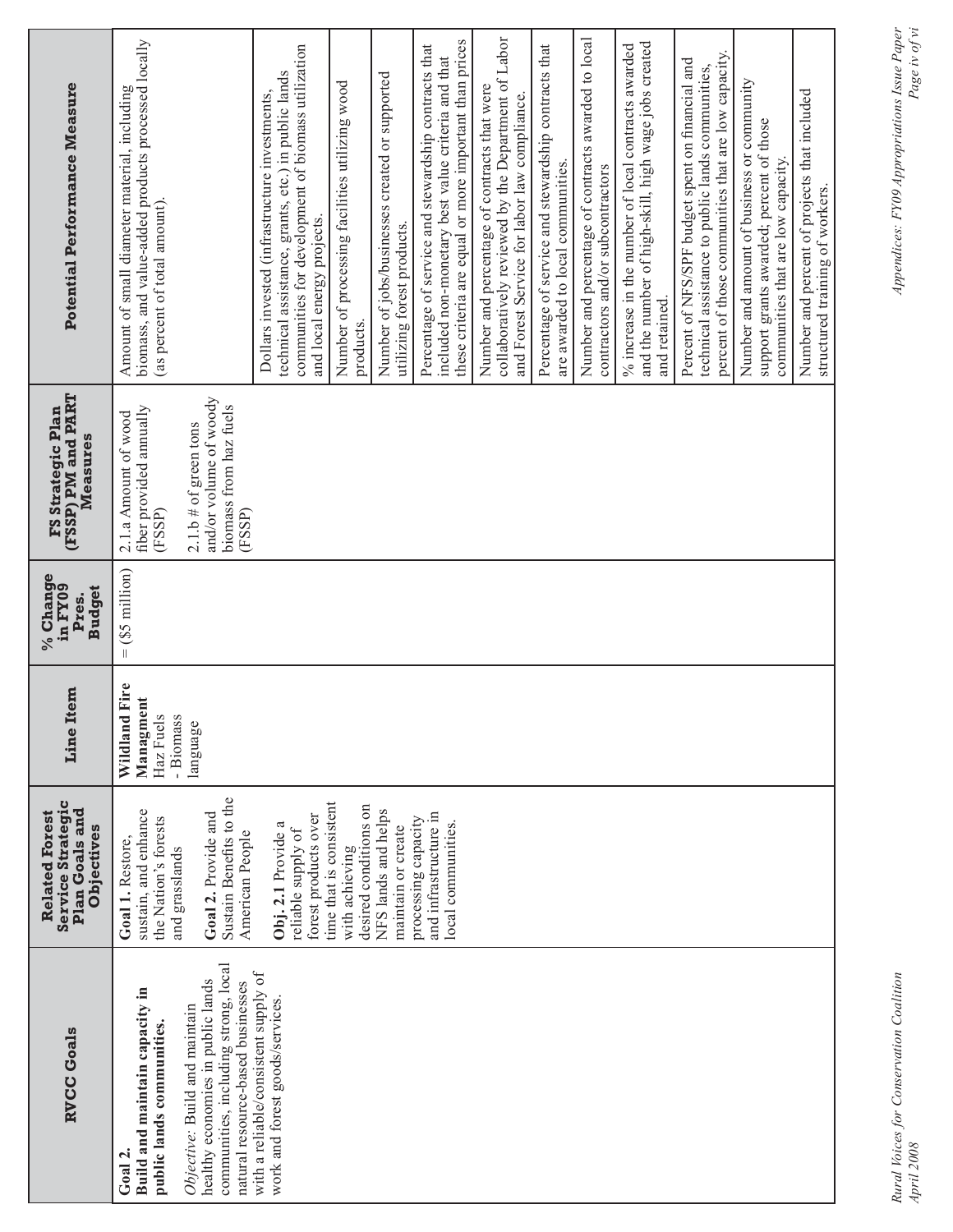| <b>Potential Performance Measure</b>                                              | Percent of budget expended on projects that improve<br>watershed condition.                                                                                                                                                                                                             |                                                                                                                                                | Number of projects that cross land tenure (public/<br>private)                                          | Percent of stewardship contracts that include<br>inventory and treatment of invasive species. | Number and percentage of project that addressed<br>multiple ecosystem needs.                      | Acres or stream miles restored through road<br>decommissioning. | Percent of budget expended on road maintenance,<br>upgrades and decommissioning projects. | Percent of stewardship contracts that include road<br>decommissioning and number of miles included. |  |  |
|-----------------------------------------------------------------------------------|-----------------------------------------------------------------------------------------------------------------------------------------------------------------------------------------------------------------------------------------------------------------------------------------|------------------------------------------------------------------------------------------------------------------------------------------------|---------------------------------------------------------------------------------------------------------|-----------------------------------------------------------------------------------------------|---------------------------------------------------------------------------------------------------|-----------------------------------------------------------------|-------------------------------------------------------------------------------------------|-----------------------------------------------------------------------------------------------------|--|--|
| <b>FS Strategic Plan<br/>(FSSP) PM and PART</b><br>Measures                       | class 1 condition (FSSP)<br>1.5.a % of watershed in<br>improvement (PART)<br>Acres of watershed                                                                                                                                                                                         |                                                                                                                                                | restored and/or protected<br>1.4.a % of priority acres<br>from invasive species<br>on Federal lands and | cooperative program<br>lands (FSSP)                                                           | private forest land under<br>Acres of non-industrial<br>approved stewardship<br>mgmt plans (PART) |                                                                 |                                                                                           |                                                                                                     |  |  |
| % Change<br>in FY09<br><b>Budget</b><br>Pres.                                     | 11%<br>17%<br>78%<br>83%<br>7%<br>$\vert\vert$                                                                                                                                                                                                                                          |                                                                                                                                                |                                                                                                         |                                                                                               |                                                                                                   |                                                                 |                                                                                           |                                                                                                     |  |  |
| Line Item                                                                         | NFS Vegetation<br>Improvements<br>- Coop Lands<br>NFS Wildlife<br>and Fisheries<br>& Watershed<br>Management<br>SP&F Forest<br>SP&F Forest<br>Maintenance<br>Health Mgt<br>- Fed Lands<br>Stewardship<br>SP&F Coop<br>Health Mgt<br>Forestry<br>- Forest<br>Habitat<br>Capital<br>Roads |                                                                                                                                                |                                                                                                         |                                                                                               |                                                                                                   |                                                                 |                                                                                           |                                                                                                     |  |  |
| <b>Service Strategic</b><br>Plan Goals and<br><b>Related Forest</b><br>Objectives | sustain, and enhance<br>the Nation's forests<br>Goal 1. Restore,<br>and grasslands                                                                                                                                                                                                      |                                                                                                                                                |                                                                                                         |                                                                                               |                                                                                                   |                                                                 |                                                                                           |                                                                                                     |  |  |
| <b>RVCC Goals</b>                                                                 | Objective: Restore and maintain<br>Improve forest and watershed<br>forests and watersheds to fully<br>condition.<br>Ga13.                                                                                                                                                               | ownership boundaries. Restoration<br>and maintenance of public lands is<br>a primary goal of the federal land<br>functioning conditions across | management agencies                                                                                     |                                                                                               |                                                                                                   |                                                                 |                                                                                           |                                                                                                     |  |  |